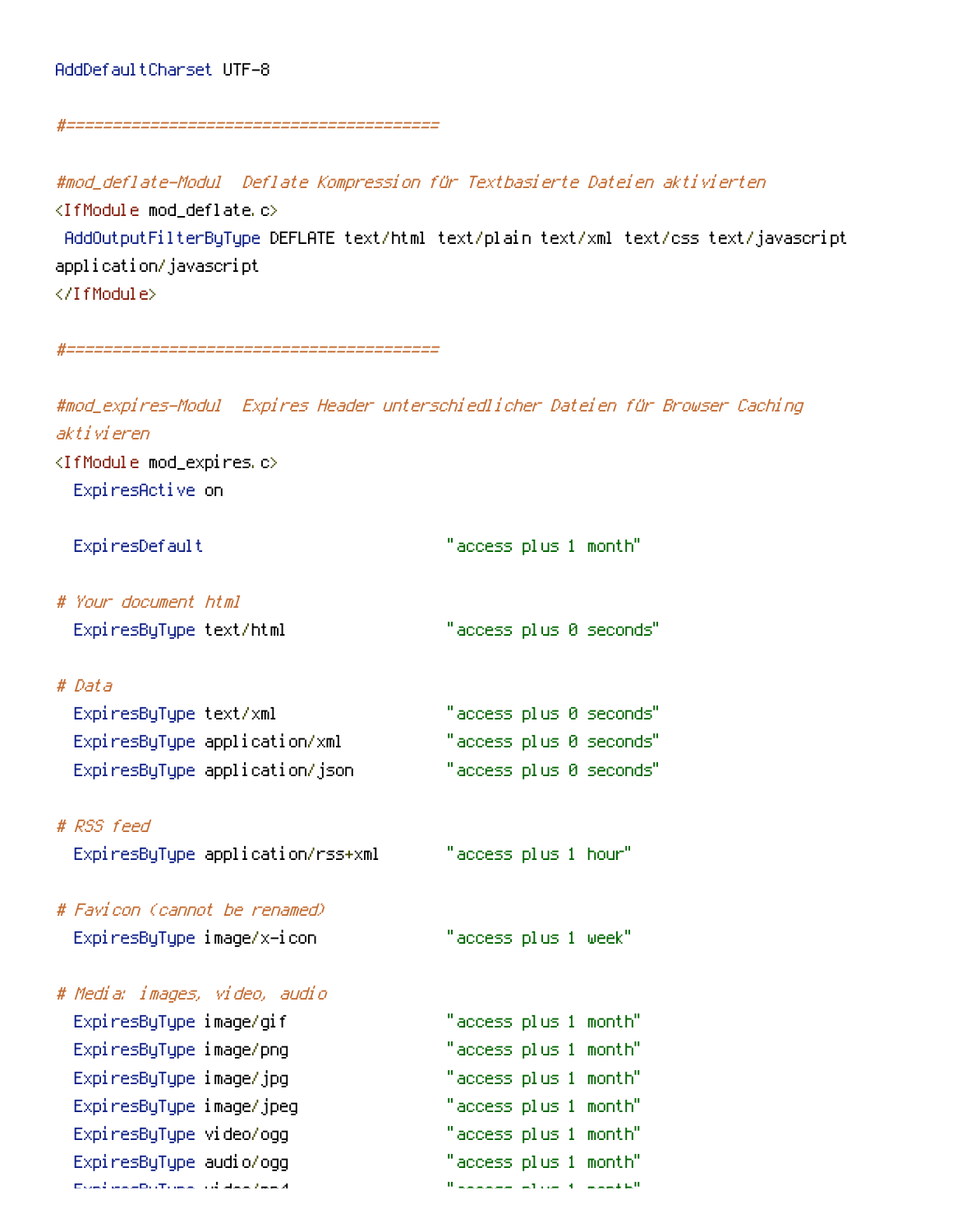| cxprrespyrype video/mp4  | access prus r montn   |
|--------------------------|-----------------------|
| ExpiresByType video/webm | "access plus 1 month" |

## # Webfonts

|                             | ExpiresByType font/truetype                                       | "access plus 1 month" |
|-----------------------------|-------------------------------------------------------------------|-----------------------|
|                             | ExpiresByType font/opentype                                       | "access plus 1 month" |
|                             | ExpiresByType application/x-font-woff                             | "access plus 1 month" |
| ExpiresByType image/svg+xml |                                                                   | "access plus 1 month" |
|                             | ExpiresByType application/vnd.ms-fontobject "access plus 1 month" |                       |

# CSS and JavaScript

| ExpiresByType text/css |                                      | "access plus 1 year" |  |
|------------------------|--------------------------------------|----------------------|--|
|                        | ExpiresByType application/javascript | "access plus 1 year" |  |
|                        | ExpiresByType text/javascript        | "access plus 1 year" |  |

<IfModule mod\_headers.c> Header append Vary User-Agent Header append Cache-Control "public" </IfModule>

## </IfModule>

```
#========================================
```

```
# Apache Befehle um das Tool SmartOptimizer einsetzen zu können
<IfModule mod_rewrite.c>
   RewriteEngine On
   RewriteBase /baress/optimiert/
   RewriteCond %{REQUEST_FILENAME} !-f
   RewriteCond %{REQUEST_FILENAME} !-d
   RewriteRule ^(.*\.(js|css))$ smartoptimizer/?$1
   <IfModule mod_expires.c>
      RewriteCond %{REQUEST_FILENAME} -f
      RewriteRule ^(.*\.(js|css|html?|xml|txt))$ smartoptimizer/?$1
   </IfModule>
   <IfModule !mod_expires.c>
      RewriteCond %{REQUEST_FILENAME} -f
      RewriteRule ^(.*\.(gif|jpg|jpeg|png|swf|css|js|html?|xml|txt))$ smartoptimizer/?$1
   </IfModule>
</IfModule>
<FilesMatch "\.(gif|jpg|jpeg|png|swf|css|js|html?|xml|txt)$">
   FileETag none
```